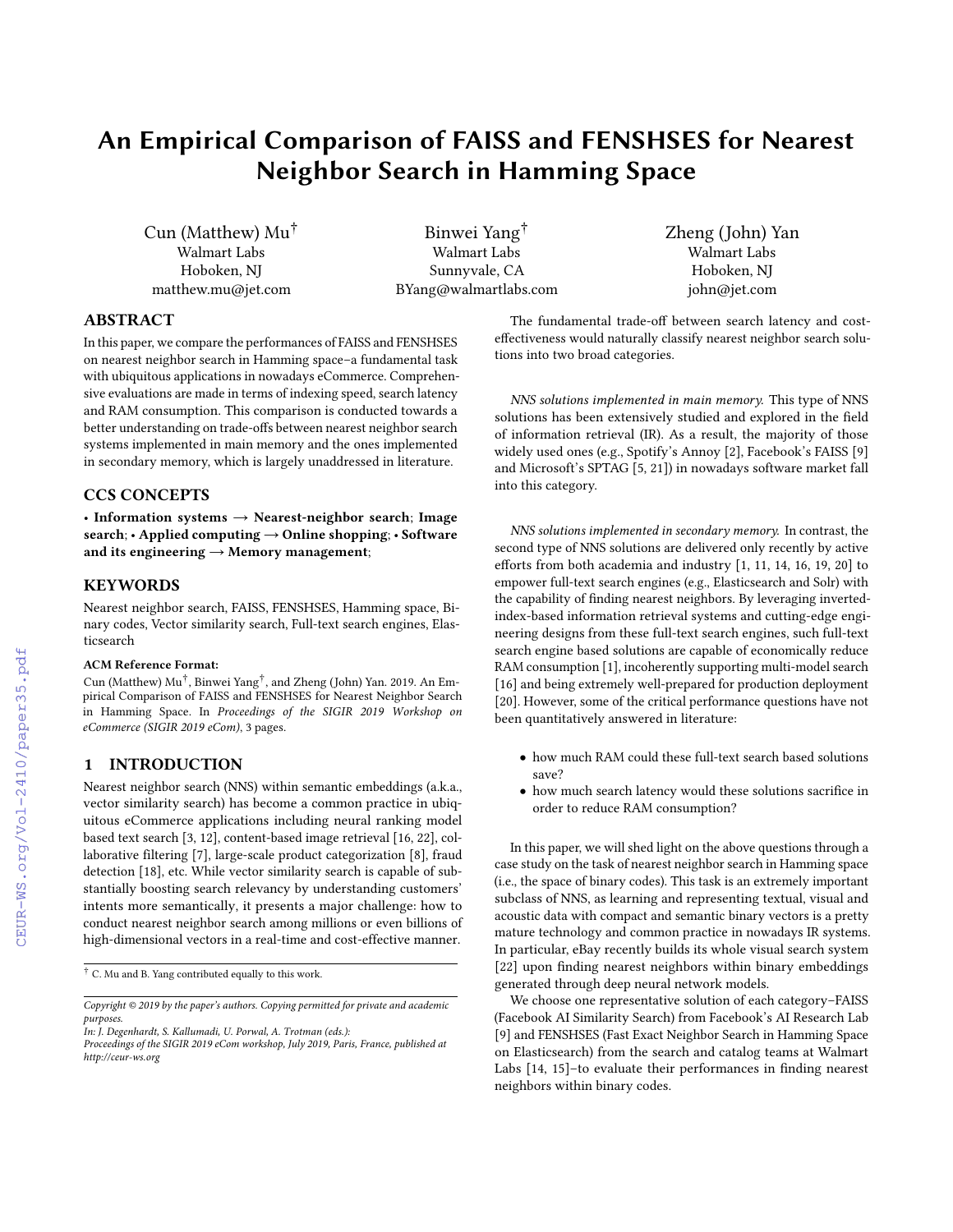### 2 FAISS vs. FENSHSES

We will compare performances of FAISS and FENSHSES from three key perspectives: time spent in indexing, search latency and RAM consumption.

Data generation. Our dataset  $B$  is generated using 2.8 million images selected from Walmart.com's home catalog through pHash [\[6,](#page-2-0) [10\]](#page-2-1)–one of the most effective perceptual hash schemes in generating fingerprints for multimedia files (e.g. images, audios and videos)–with  $m \in \{64, 256, 1024, 4096\}$  respectively. Note that vector similarity search based on pHash has been widely used in a variety of visual tasks including forensic image recognition [\[17\]](#page-2-2), duplicate image detection [\[4\]](#page-2-3) and copyright protection [\[13\]](#page-2-4), etc.

Settings. For FAISS, we use its binary flat index with five threads. For a fair comparison, we accordingly deploy FENSHSES by creating its Elasticsearch index with five shards and zero replica. The rest of configurations are left as their default and suggested values. Both FAISS and FENSHSES are set up and tested on the same Microsoft Azure virtual machine.

Speed in indexing. During the indexing phase, FAISS indexes the data into main memory (i.e., RAM), while FENSHSES indexes the data into secondary memory (e.g., hard disk). As a consequence, FAISS is much faster than FENSHSES in terms of data indexing (see Table [1\)](#page-1-0). But on the other hand, whenever the process is killed and needs a restart, FAISS has to go through this procedure again to re-index data into RAM, while FENSHSES could unaffectedly use its built index on hard disk without re-indexing.

<span id="page-1-0"></span>

| # of Bits | <b>FAISS</b> | <b>FENSHSES</b> |
|-----------|--------------|-----------------|
|           | (sec.)       | (sec.)          |
| 64        | 18.5         | 75.5            |
| 256       | 37.7         | 140.2           |
| 1024      | 111.9        | 369.5           |
| 4096      | 397.3        | 1300.9          |

Table 1: Indexing time consumption. FAISS is about four times faster than FENSHSES in creating the index for nearest neighbor search.

Search latency. We randomly select 10,000 binary codes from  $B$ to act as query codes. For each query code  $q$ , we instruct FAISS and FENSHSES to find all *r*-neighbors of  $q$  in  $B$ , namely

$$
B_H(q,r) := \{ b \in \mathcal{B} \mid d_H(b,q) \le r \},\tag{2.1}
$$

where  $d_H(b, q) := \sum_{i=1}^m \mathbb{1}_{\{b_i \neq q_i\}}$  denotes the Hamming distance<br>between binary code **b** and *a* and the Hamming rediue  $x > 0$ . between binary code **b** and **q**, and the Hamming radius  $r \ge 0$ . As shown in Table 2, FENSHSES is quite competitive for small radium  $r$ . This is because FENSHSES fully leverages Elasticsearch's inverted index to first conduct a sub-code filtering to only consider a subset of  $B$  for Hamming distance computation, which is most effective for small  $r$ . In contrast, FAISS scans every binary code in  $B$ , so its search latency is almost invariant with respect to  $r$ . For applications (e.g., near-duplicate image detection and visual search) where we care most about nearest neighbors within a small radius, FENSHSES could be in a more favorable position than FAISS.

RAM consumption. Since FAISS is implemented in main memory, its RAM consumption undoubtedly rises along with the increase in the size of dataset  $B$ , as shown in Table [3.](#page-1-1) In contrast, by leveraging the highly optimized disk-based index mechanics behind full-text search engines, FENSHSES consumes a much smaller amount of RAM when conducting nearest neighbor search. This property makes FENSHSES more cost-effective and thus more suitable especially to big-data applications.

| # of Bits | r   | <b>FAISS</b><br>(ms) | <b>FENSHSES</b><br>(ms) |
|-----------|-----|----------------------|-------------------------|
| 64        | 3   | 34.0                 | 5.8                     |
|           | 7   | 37.0                 | 25.7                    |
|           | 11  | 42.7                 | 117.7                   |
| 256       | 15  | 42.9                 | 7.8                     |
|           | 31  | 42.8                 | 22.5                    |
|           | 47  | 45.4                 | 77.7                    |
| 1024      | 63  | 79.2                 | 31.6                    |
|           | 127 | 81.9                 | 89.9                    |
|           | 191 | 90.4                 | 250.0                   |
| 4096      | 255 | 222.7                | 134.2                   |
|           | 511 | 223.2                | 612.5                   |
|           | 767 | 223.3                | 1797.5                  |

Table 2: Search latency. FENSHSES is quite competitive for rneighbor search when the Hamming distance  $r$  is small, while the performance of FAISS is pretty robust with respect to  $r$ . This provides FAISS and FENSHSES different edges for the task of NNS.

<span id="page-1-1"></span>

| # of Bits | r   | <b>FAISS</b> | <b>FENSHSES</b> |
|-----------|-----|--------------|-----------------|
|           |     | (GB)         | (GB)            |
| 64        | 3   | 2.2          | 1.6             |
|           | 7   | 2.2          | 1.6             |
|           | 11  | 2.2          | 1.6             |
| 256       | 15  | 2.3          | 1.6             |
|           | 31  | 2.3          | 1.6             |
|           | 47  | 2.3          | 1.6             |
| 1024      | 63  | 2.9          | 1.6             |
|           | 127 | 2.9          | 1.6             |
|           | 191 | 2.9          | 1.6             |
| 4096      | 255 | 4.9          | 1.6             |
|           | 511 | 4.9          | 1.6             |
|           | 767 | 4.9          | 1.6             |

Table 3: Main memory (RAM) consumption. The RAM consumed by FAISS substantially grows with the increase in the size of dataset B. In contrast, FENSHESE consumes a constant amount of RAM, which is much smaller than the one consumed by FAISS.

#### 3 CONCLUSION

In this case study, we compare FAISS and FENSHSES for the task of nearest neighbor search in Hamming space. By evaluating their performances in terms of speed in data indexing, search latency